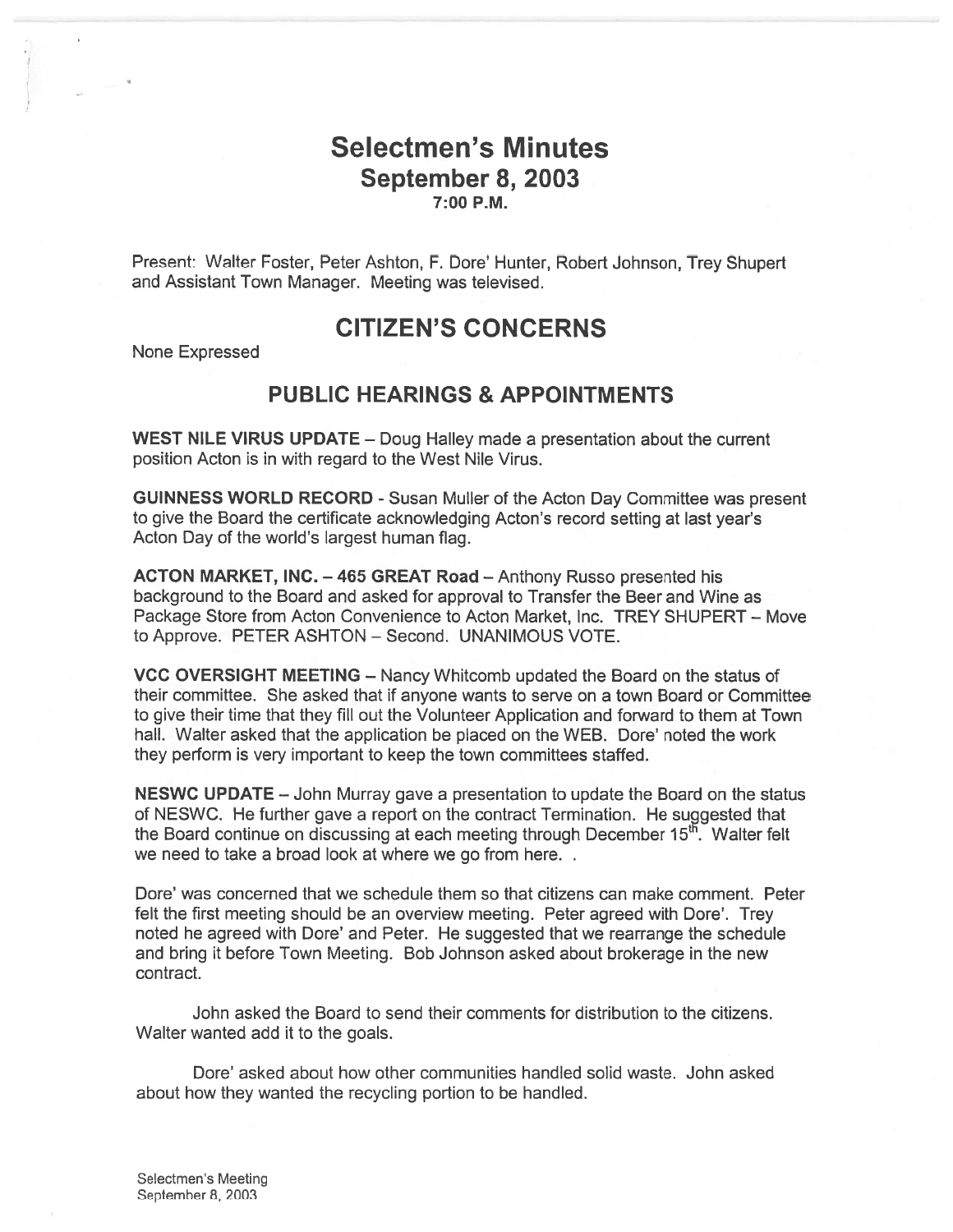BOARD OF APPEALS OVERSIGHT MEETING -John Wagner spoke about the Board of Appeals and its duties. Peter asked about the attendance at <sup>a</sup> recent seminar that Jon found very helpful. Peter asked if other members might be interested in attending.

The Board thanked them for their hard work especially the current 40B's that they are reviewing.

CVS <sup>24</sup> HOUR PERMIT — Representatives of CVS and their Attorney, Kathy Netburn were presen<sup>t</sup> to reques<sup>t</sup> this 24 hour permit. The Selectmen noted that staff comment had not been received or reviewed at this time and asked that they come back on the next agenda to continue the review. It was noted that they can be open <sup>24</sup> hours as long as they don't sell food items and will be open24 hours at this Mass Ave. location regardless of whether or not they open for food. The Board wants to ge<sup>t</sup> staff comment. PETER ASHTON — Moved to continue to 7:02 on Sept 22nd— TREY SHUPERT - Second. UNANIMOUS VOTE

## SELECTMEN'S BUSINESS

CROSSROADS, LLC COMPREHENSIVE PERMIT Nancy Tavernier gave an overview of the process and that the ACHC could monitor this pro forma. DORE' HUNTER — Moved that the Board of Selectmen appoint the ACHC as the Town of Acton's monitoring agen<sup>t</sup> under <sup>a</sup> proposed Monitoring Services Agreement (Substantially in the form attached) with Crossroads Development, LLC, to be executed under the comprehensive permit issued by the Acton Board of Appeals pursuan<sup>t</sup> to Chapter 40B of the Mass General Laws for development of mixed-income housing on <sup>a</sup> 2.23 acre site on Main Street in Acton, and pursuan<sup>t</sup> to Chapter 143 of the Acts and resolves of 1996, authorize the ACHC to: (a) acquire and hold interests in real and persona<sup>l</sup> property, including affordable housing restrictions, and to sell, lease, convey, mortgage, or encumber the same; (b) enter into contracts with consultants, accountants, and any other agents, employees and contractors; and (c) receive and hold such funds as may be appropriated from time-to-time by the Town of Acton and other funds from any source, and to expend or utilize the same, all as may be necessary and appropriate to carry out its functions and perform its obligations as Monitoring Agent under said Agreement. PETER ASHTON- Second. UNANIMOUS VOTE

FIRST HOME BUYERS SEMINAR - Nancy Tavernier said that it will be <sup>a</sup> requirement in the future that this course be taken in order to purchase their first homes. They are charging \$25.00 and will be put back in the affordable housing funds DORE' HUNTER —Move we approve. TREY SHUPERT — Second. UNANIMOUS VOTE.

INCREASE THE EMERGENCY MANAGEMENT FLEET. PETER ASHTDN — Moved to add the pick up truck to Emergency Management. TREY SHUPERT — Second. UNANIMOUS VOTE.

EAGLE SCOUT — Trey will handle

TRAFFIC STUDY FOR POPE AND STRAWBERRY HILL ROAD. Bob noted it has been spoken about in EAVC meetings. Peter asked where the money will come from. John said we will try to find the money in the budget.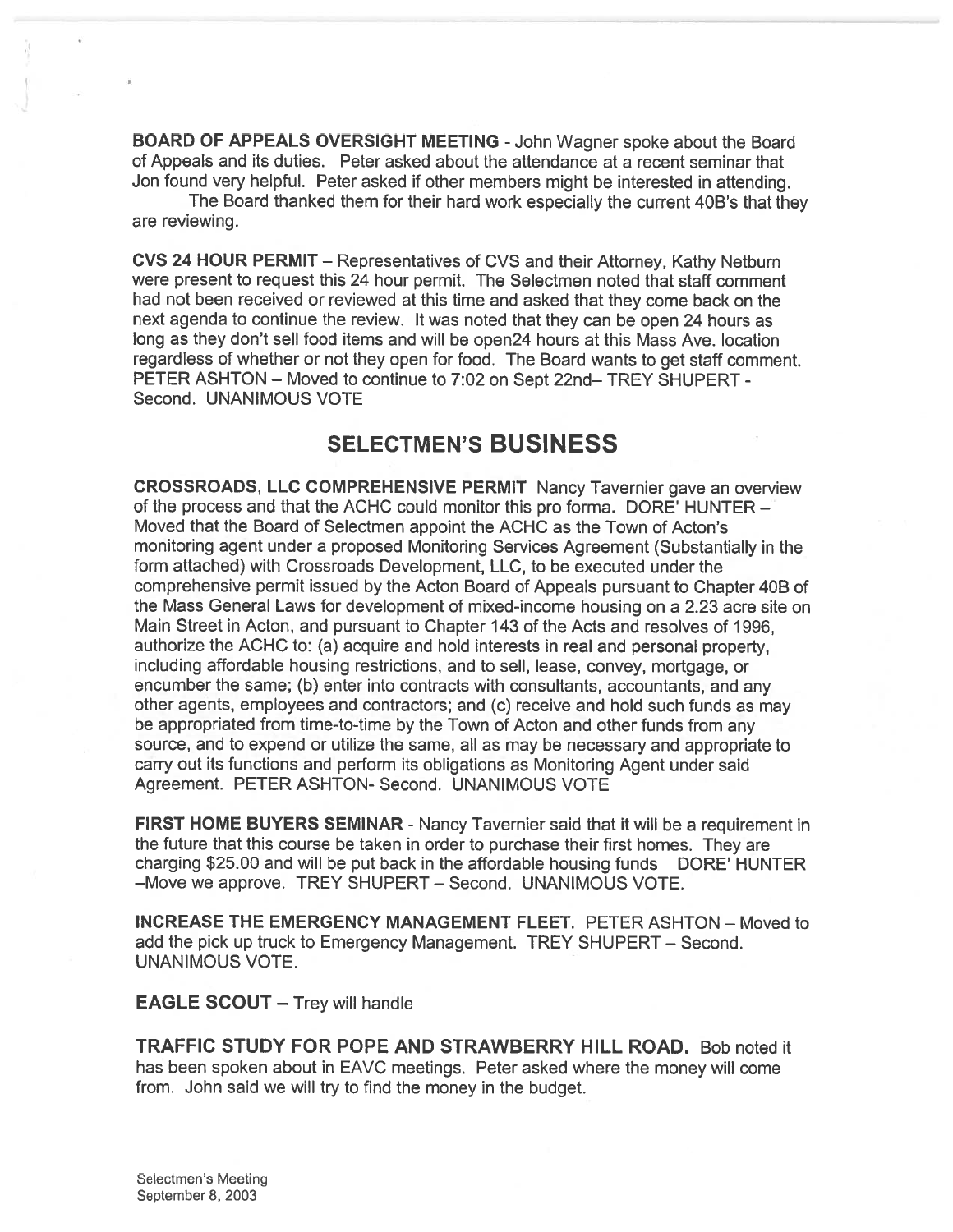ROBERT JOHNSON — Moved to expen<sup>d</sup> the \$7,000 for the study with the money to be found in the budget. TREY SHUPERT — Second. UNANIMOUS VOTE.

Walter spoke about plans for Sept.  $11<sup>th</sup>$ .

SEWER COMMISSIONERS REPORT — EXPANSION — Doug noted that we have been contacted by Powder Mill Plaza and Acton Ford to tie in. He wants the BOS permission to begin negotiation. Dore' noted we should open the door and discuss. TREY SHUPERT Moved to direct staff to begin negotiations with Acton Ford and Powder Mill Plaza on potential expansion of the Sewer system. DORE' HUNTER — Second. UNANIMOUS VOTE.

John wanted to know if we could accep<sup>t</sup> <sup>g</sup>ifts for outside consultants as we see fit. Trey said he did not agree. He was not in favor because we are so new in this and wants to understand and would help the Selectmen understand.

John Murray spoke about CJ <sup>P</sup> and mediation coverage. Dore' said you want to have someone that can attend all meetings. Dore' offered to attend the meetings.

TREY SHUPTERT - Move we authorize Dore' to act on behalf of the Board at the negotiated settlement Meeting in September. PETER ASHTON — Second. **UNANIMOUS** 

ALG — Chairman Foster gave an overview of the ALG issues. John Murray made <sup>a</sup> presentation and Walter spoke to the overheads John was showing. John Murray said that the 04 numbers had no additional changes.

Peter said that the ALG process intent is to work with or best guess of revenues. He felt we could begin this process next week. He also noted that we will not anticipating an override in 05 and will do all they can at this point.

Peter also discussed the reporting procedure that may be more useful, and it may have <sup>a</sup> different format down the road.

HEALTH INSURANCE TRUST — Peter noted that while he has authored the letter, he was asked by the committee members. He spoke about the fund balances going down and how to maintain the trust. He said the trustees need guidance and activities that may assist both School and town. Once the audit is complete by late October and will <sup>g</sup>ive them more information. What do you want the Trustees to do?

Walter felt that the trustees could serve in <sup>a</sup> fact finding position. John asked if the unions could be sent the Trustees materials. Dore' suggested we include the union employees in the process. It was suggested the minutes sent to unions.

MINUTEMAN TECH — Walter outlined the letter regarding assessment issue. Peter asked that it be an agenda meeting at ALG. And that we Post the meeting on the  $16<sup>th</sup>$ .

#### OTHER BUSINESS

Selectmen's Meeting September 8, 2003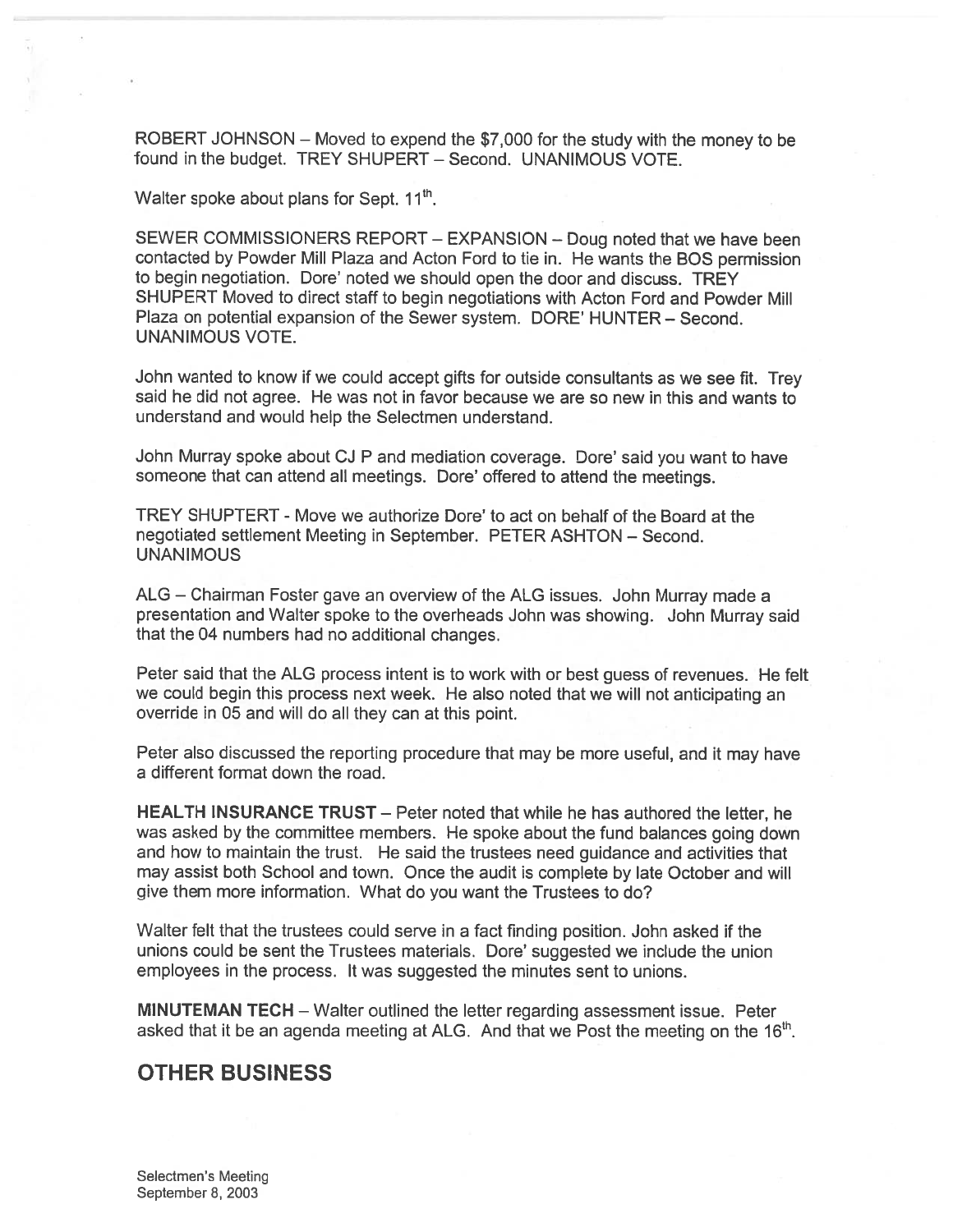Peter asked whether this Board wants to submit any further materials of <sup>520</sup> Main Street or steer clear right now. Walter was concerned with density.

**COMMUNITY PRESENTATION COMMITTEE – They have an opening as one**<br>Associate member has resigned. They feel that Carol A. Todzia should be appointed WALTER FOSTER – Moved to appoint Carol Todzia as Associate member. PETER ASTHON — Second. UNANIMOUS VOTE

SPECIAL TOWN MEETING PETITION — The Board discussed setting <sup>a</sup> date or alternate and look at the logistics. Walter said he would like the costs prepared. Looks like October 13. And plan to meet on the  $16<sup>th</sup>$  to discuss.

#### CONSENT AGENDA

PETER ASHTON — Moved to approve the Consent Agenda— DORE' HUNTER - Second. UNANIMOUS VOTE.

21 held TREY SHUPERT — DORE' HUNTER — Second.

Dore' said he felt we should have a protocol for sign placement on the Borders of the Town. Dore' suggested we need <sup>a</sup> formal procedure. He said we could approve this request and continue to work on it. PETER ASHTON — Moved to approve this sign on Route 111. DORE' HUNTER — Second. UNANIMOUS VOTE.

#### TOWN MANAGER'S REPORT

None

### EXECUTIVE SESSION

DORE' HUNTER — Moved to go into Executive Session for the purpose of litigation. PETER ASHTON - Second. Roll Call taken , All AYES,

 $\frac{1}{1}$  $\mu$ ws and  $\mu$ 

Recording Clerk

Christine Joyce/  $\sqrt{2}$  Clerk,

Date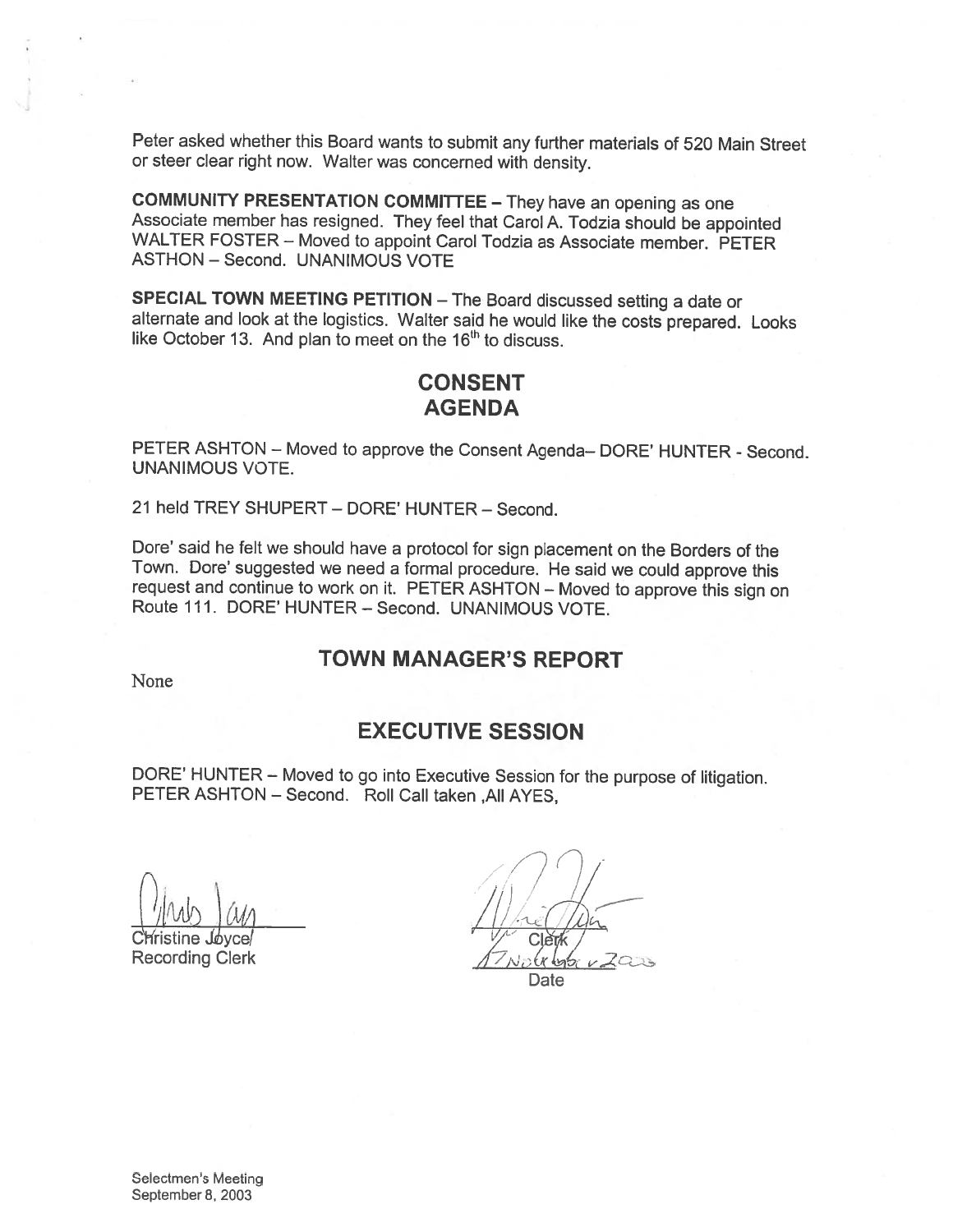September 5, 2003

TO: Board of Selectmen, Sewer Commissioners

FROM: Walter Foster, Chairman

SUBJECT: Selectmen and Sewer Commissioners Report

# SEPTEMBER 8, 2003

MEETING BEGINS AT 7:00 P.M.

# I. CITIZEN'S CONCERNS

## II. PUBLIC HEARINGS & APPOINTMENTS

- 1. 7:02 WEST NILE VIRUS UPDATE Enclosed please find materials in the subject regard. Doug Halley, Health Director, will provide an update to the Board.
- 2. 7:07 PRESENTATION, GUINNESS WORLD RECORD Members of Acton Day will be presen<sup>t</sup> to share their recognition by Guinness Book of Records regarding the certification of largest human flag at last year's Acton Day.
- 3. 7:10 ACTON MARKET, 465 GREAT ROAD, TRANSFER OF LIQUOR LICENSE Enclosed please find the application and staff comment in the subject regard.
- 4. 7:15 VCC OVERSIGHT MEETING
- 5. 7:30 NESWC OVERVIEW MEETING- Review of Termination clause language of current contract and approval of public meeting schedule for continuing discussions.
- 6. 8:15 BOARD OF APPEALS OVERSIGHT MEETING
- 7. 8:45 CVS, 393 MASSACHUSETTS AVE. Enclosed please find <sup>a</sup> reques<sup>t</sup> from CVS to obtain <sup>a</sup> 24 Hour Food Sales Permit for Board consideration.

## III SEWER COMMISSIONERS' BUSINESS

8. A. Staff is asking for authorization to pursue expansion of sewer system to include Powder Mill Plaza and Acton Ford, subject to final approval of the Sewer Commissioners.

B. Staff would like to propose an amendment of the Sewer Rules and Regulations redefining "public sewers"

C. CJP mediation settlement appeal mechanism.

## IV. SELECTMEN'S BUSINESS

- 9. ALG REPORT Chairman Foster will update the Board on the progress of ALG.
- 10. REVIEW OF SEPTEMBER 11<sup>th</sup> OBSERVANCES- The Chairman will update the Board.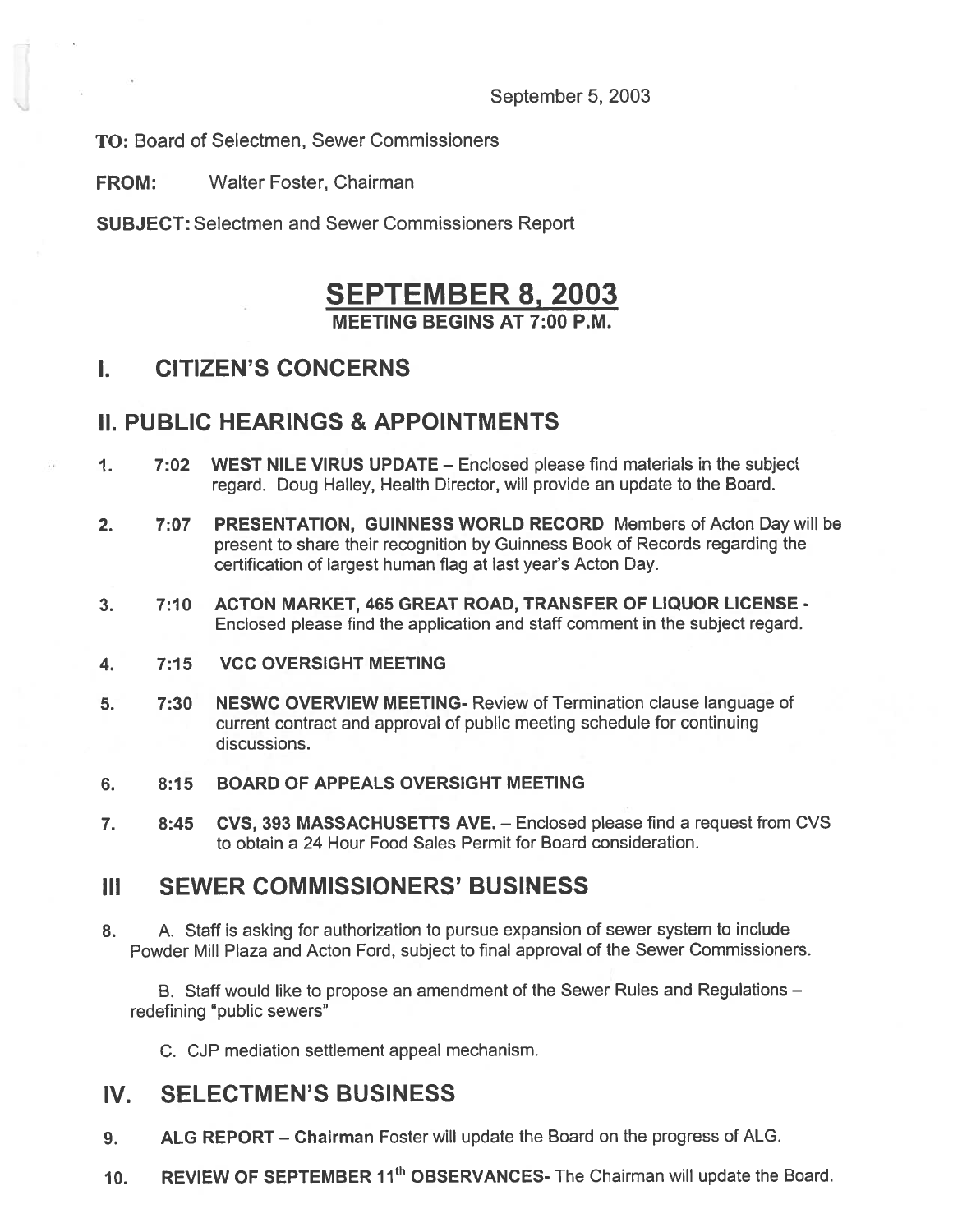11. HEALTH INSURANCE TRUST REPORT, Selectman Ashton will speak to the enclosed Trustee letter.

12. MINUTEMAN TECH — Enclosed please find <sup>a</sup> draft letter Selectmen Ashton will speak to, as well as correspondence from the Fin Com and Minuteman for Board consideration.

13. TRAFFIC STUDY, POPE ROAD/STRAWBERRY HILL — Enclosed please find the Client Authorization form from VHB for Board consideration.

14. REQUEST TO INCREASE THE EMERGENCY MANAGEMENT DEPARTMENTS VEHICLE FLEET - Staff requests that the Board authorize the acceptance of <sup>a</sup> <sup>4</sup> person cab <sup>p</sup>ickup. Vehicle will be parked in front of town hall for inspection beginning at <sup>6</sup> P.M. on Monday.

15. CROSSROADS DEVELOPMENT, LLC COMPREHESIVE PERMIT — MONITORING AGENT — Enclosed <sup>p</sup>lease find the materials from Town Counsel for Board consideration.

16. ACTON COMMUNITY HOUSING CORPORATION — Enclosed please find <sup>a</sup> reques<sup>t</sup> from ACHC to expend \$1 ,800 from the New View Monies to pay for <sup>a</sup> First Time Homebuyer's course or Board consideration.

17. EAGLE SCOUT AWARD CEREMONEY — Enclosed please find an invitation to attend Geoffrey R. Blizard's Court of Honor for Board assignment.

18. OTHER BUSINESS

1'•

# V CONSENT AGENDA

19. ACCEPT BOARD MINUTES OF JULY 14, 2003 — Enclosed please find <sup>a</sup> copy of the June 14 minutes for acceptance.

20. REQUEST FOR REFINCINING of <sup>a</sup> LIP Unit — Enclosed <sup>p</sup>lease find <sup>a</sup> reques<sup>t</sup> for the Chairman to sign the consent for the Dept. of Housing and Community Development before they will refinance.

21. REQUEST FOR SIGN INSTALLATION — Enclosed <sup>p</sup>lease find <sup>a</sup> reques<sup>t</sup> from the McQueen's for installation of <sup>a</sup> sign regarding Acton's Champions, Football Super Bowl to be located at the Acton-Boxborough town line for Board consideration.

22. COMMITTEE APPOINTMENT, ACTON BOXBOROUGH ARTS COUNCIL — Enclosed <sup>p</sup>lease find the Volunteer Application and VCC recommendation regarding the appointment of Ann R. Budner as <sup>a</sup> regular member of the Acton Boxborough Arts Council with <sup>a</sup> term to expire June 30, 2006, for Board consideration.

23. BIMINI BLUES SITE PLAN SPECIAL PERMIT, 279 MAIN STREET, 5/29103-392 — Enclosed please find <sup>a</sup> draft decision for Board Consideration.

24. SUPPORT OF LEGISLATION REQUEST, REGARDING ELECTRIC UTILITY COMMITTEE, TOWN OF LEXINGTON — Enclosed <sup>p</sup>lease find materials in the subject regar<sup>d</sup> for Board consideration.

25. ACTON CONGREATIONAL CHURCH ANNUAL ANTIQUE AUCTION - Enclosed please find <sup>a</sup> reques<sup>t</sup> from the Acton Congregation Church for approva<sup>l</sup> of their Annual Auction, and staff comment for Board consideration.